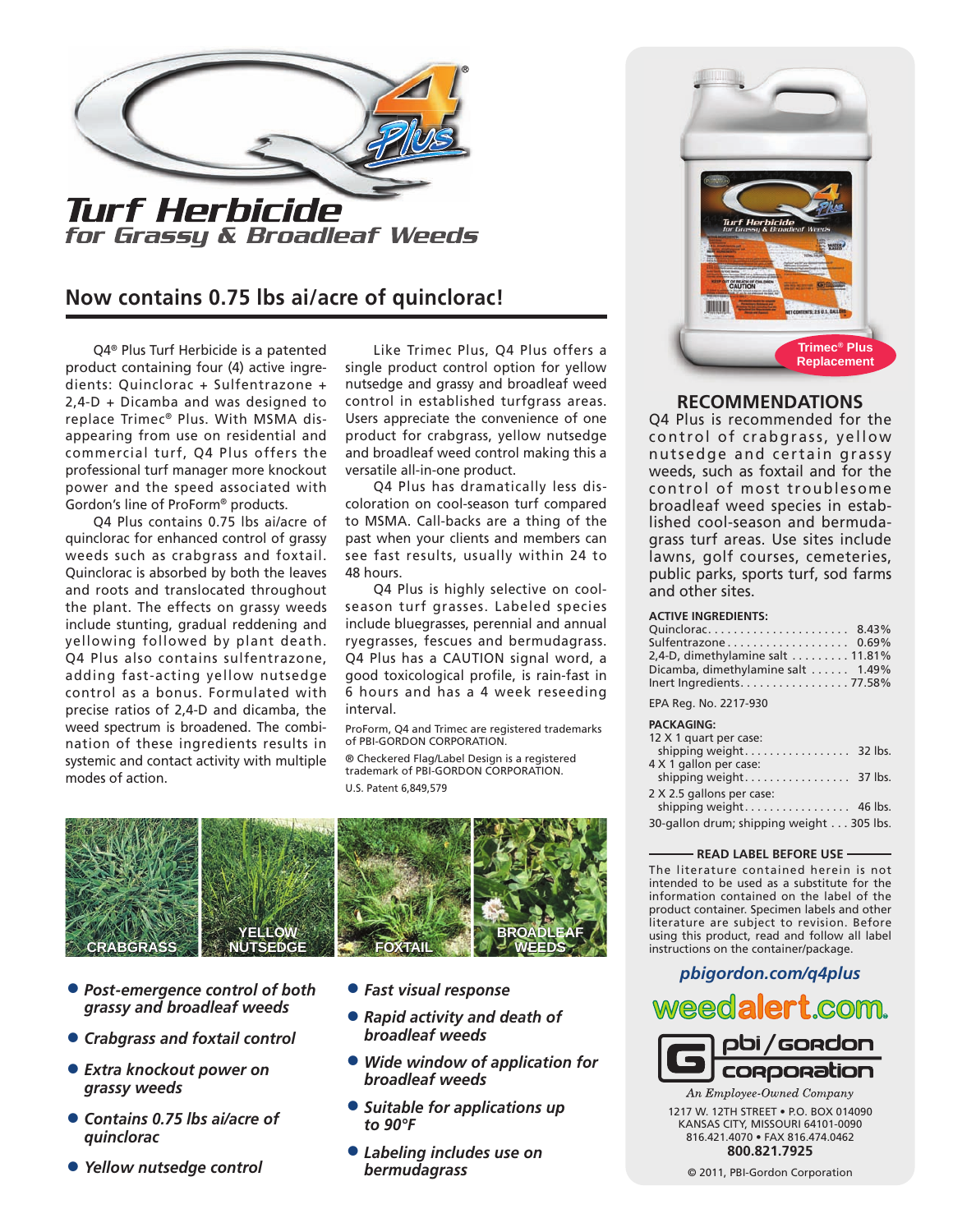*Not all products listed are available for purchase or authorized for use in every state. In addition, some states, counties and cities may require special licensing and training to sell, purchase or apply some of the products presented in this product literature. It is the responsibility of the distributor, retailer or professional applicator to verify, before product sale/purchase, that the product is approved for the use intended in their state, county and city.* 



# for Grassy & Broadleaf Weeds

**ACTIVE INGREDIENTS:**

| TOTAL 100 00%<br>$\blacksquare$ |  |
|---------------------------------|--|

#### **THIS PRODUCT CONTAINS:**

0.75 lb. 3,7-dichloro-8-quinolinecarboxylic acid per gallon or 8.43%.

0.06 lb. N-[2,4-dichloro-5-[4-(difluoromethyl)-4,5-dihydro-3-methyl-5-oxo-1H-1,2,4-triazol-1-yl] phenyl]methanesulfonamide per gallon or 0.69%.

0.88 lb. 2,4-dichlorophenoxyacetic acid equivalent per gallon or 9.81%.

0.10 lb. 3,6-dichloro-o-anisic acid equivalent per gallon or 1.24%.

Isomer Specific By AOAC Methods.

CAS Registry Numbers: Quinclorac (84087-01-4), Sulfentrazone (122836-35-5), Dicamba, dimethylamine salt (2300-66-5), 2,4-D, dimethylamine salt (2008-39-1). U.S. Patent 6,849,579

# **KEEP OUT OF REACH OF CHILDREN CAUTION**

Si Usted no entiende la etiqueta, busque a alguien para que se la explique a Usted en detalle. (If you do not understand the label, find some one to explain it to you in detail.)



**READ THE ENTIRE LABEL FIRST. OBSERVE ALL PRECAUTIONS AND FOLLOW DIRECTIONS CAREFULLY.**

# **PRECAUTIONARY STATEMENTS**

### **Hazards to Humans and Domestic Animals**

**CAUTION:** Causes moderate eye irritation. Avoid contact with eyes or clothing. Harmful if swallowed.

### **Personal Protective Equipment (PPE)**

Some materials that are chemical-resistant to this product are natural rubber, natural rubber blends and laminates. If you want more options, follow the instructions for category A on an EPA chemical-resistance category selection chart.

All mixers, loaders, applicators, and other handlers must wear:

- long-sleeved shirt and long pants,
- protective eyewear (such as goggles, face shield, or safety glasses), • shoes and socks,
- 
- chemical-resistant gloves (except for applicators using ground boom equipment) and
- chemical-resistant apron when mixing or loading, cleaning up spills or equipment, or otherwise exposed to the concentrate.

### **User Safety Requirements**

Follow manufacturer's instructions for cleaning/maintaining PPE. If no such instructions for washables exist, use detergent and hot water. Keep and wash PPE separately from other laundry.

### **User Safety Recommendations**

- Users should wash hands thoroughly with soap and water before eating, drinking, chewing gum, using tobacco, or using the toilet.
- Users should remove clothing/PPE immediately if pesticide gets inside. Then wash thoroughly and put on clean clothing. If pesticide gets on skin, wash immediately with soap and water.
- Users should remove PPE immediately after handling this product. Wash the outside of gloves before removing. As soon as possible, wash thoroughly and change into clean clothing.

| <b>First Aid</b>                                                                                                                                                                                           |                                                                                                                                                                                                                                                                                                          |  |  |
|------------------------------------------------------------------------------------------------------------------------------------------------------------------------------------------------------------|----------------------------------------------------------------------------------------------------------------------------------------------------------------------------------------------------------------------------------------------------------------------------------------------------------|--|--|
| If in eyes:                                                                                                                                                                                                | • Hold eye open and rinse slowly and gently with<br>water for 15-20 minutes.<br>• Remove contact lenses, if present, after the first<br>5 minutes, then continue rinsing eye.<br>• Call a poison control center or doctor for treat-<br>ment advice.                                                     |  |  |
| If swallowed:                                                                                                                                                                                              | • Call a poison control center or doctor immedi-<br>ately for treatment advice.<br>• Have person sip a glass of water if able to<br>swallow.<br>. Do not induce vomiting unless told to do so by<br>a poison control center or doctor.<br>. Do not give anything by mouth to an uncon-<br>scious person. |  |  |
| If on skin or<br>on clothing:                                                                                                                                                                              | • Take off contaminated clothing.<br>• Rinse skin immediately with plenty of water for<br>15-20 minutes.<br>• Call a poison control center or doctor for treat-<br>ment advice.                                                                                                                          |  |  |
| Have the product container or label with you when calling a poison<br>control center or doctor or going for treatment. You may also contact<br>1-888-800-5556 for emergency medical treatment information. |                                                                                                                                                                                                                                                                                                          |  |  |

### **Environmental Hazards**

This pesticide may be toxic to fish and aquatic invertebrates. Do not apply directly to water, to areas where surface water is present, or to intertidal areas below the mean high water mark. Drift and runoff may be hazardous to aquatic organisms in water adjacent to treated areas. Do not contaminate water when disposing of equipment wash waters or rinsate.

From the State of the State of the CHILDREN<br>
The State of the CASE of the CONSISTED CONSISTED And the state of the CONSISTED CONSISTED And the state of the content<br>
The state of the constant of the CHILDREN<br>
SPEACH OF CHIL This chemical has properties and characteristics associated with chemicals detected in groundwater. The use of this chemical in areas where soils are permeable, particularly where the water table is shallow, may result in groundwater contamination. Application around a cistern or well may result in contamination of drinking water or groundwater.

### **Physical and Chemical Hazards**

Combustible. Do not use or store near heat or open flame.

# **DIRECTIONS FOR USE**

It is a violation of Federal law to use this product in a manner inconsistent with its labeling.

Do not apply this product in a way that will contact workers or other persons, either directly or through drift. Only protected handlers may be in the area during application.

For any requirements specific to your State or Tribe, consult the agency responsible for pesticide regulation.

### **Agricultural Use Requirements**

Use this product only in accordance with its labeling and with the Worker Protection Standard, 40 CFR part 170.

This standard contains requirements for the protection of agricultural workers on farms, forests, nurseries, and greenhouses, and handlers of agricultural pesticides. It contains requirements for training, decontamination, notification, and emergency assistance. It also contains specific instructions and exceptions pertaining to the statements on this label about personal protective equipment and restricted-entry interval. The requirements in this box only apply to uses of this product that are covered by the Worker Protection Standard.

Do not enter or allow worker entry into treated areas during the restricted entry interval (REI) of 48 hours.

PPE required for early entry to treated areas that is permitted under the Worker Protection Standard and that involves contact with anything that has been treated, such as plants, soil, or water is:

- coveralls worn over short-sleeved shirt and short pants,
- chemical-resistant footwear plus socks,
- chemical-resistant gloves made of any water-proof material and,
- 

• protective eyewear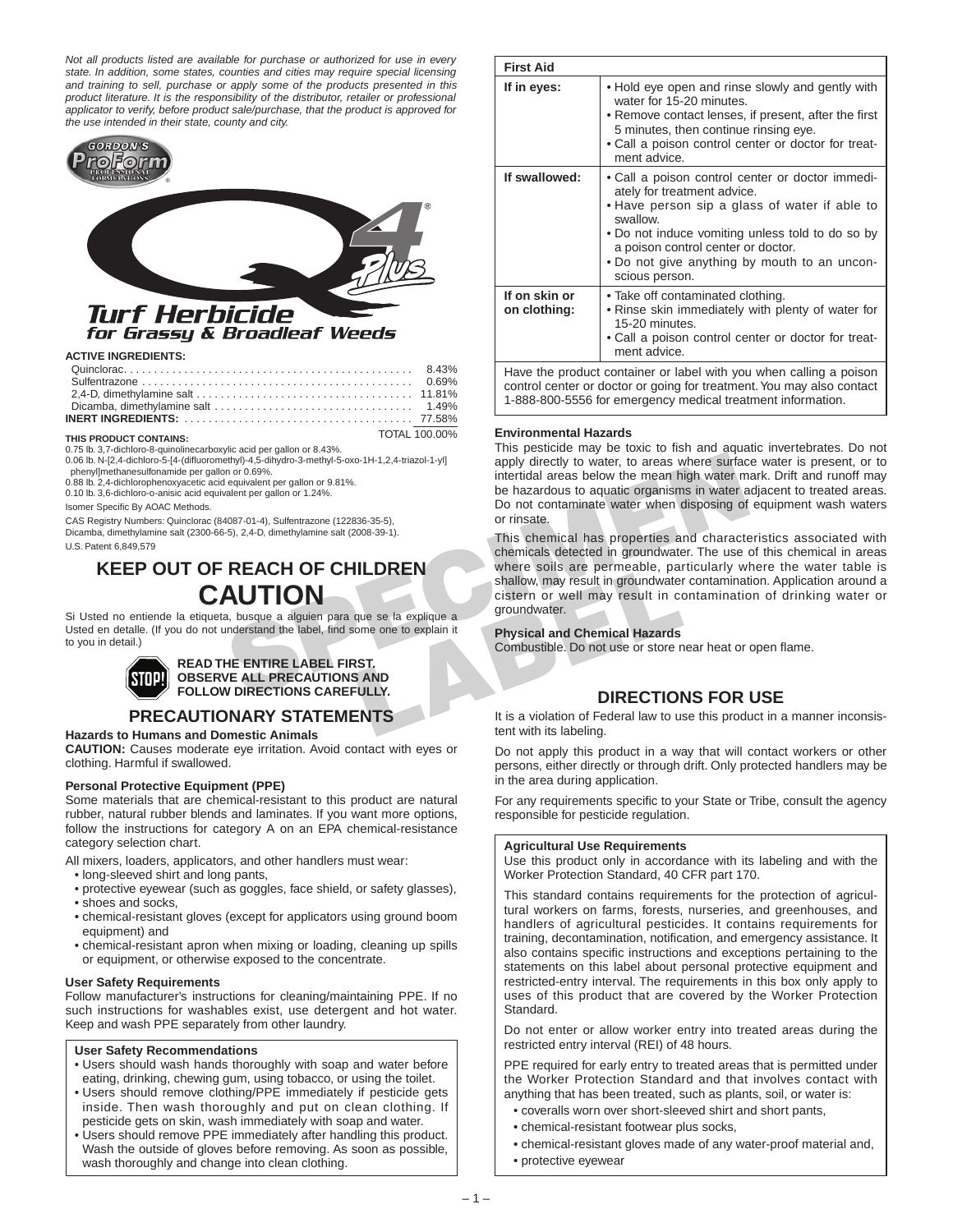### **Non-Agricultural Use Requirements**

The requirements in this box apply to uses of this product that are NOT within the scope of the Worker Protection Standard for agricultural pesticides (40 CFR Part 170). The WPS applies when this product is used to produce agricultural plants on farms, forests, nurseries, or greenhouses.

**Reentry Statement:** Do not enter or allow people (or pets) to enter the treated area until sprays have dried.

# **1. Product Description**

### **4-in-1 Herbicide**

Q4® Plus Turf Herbicide for Grassy & Broadleaf Weeds contains four (4) active ingredients including quinclorac and sulfentrazone that broaden the spectrum of weed control. Q4 Plus Turf Herbicide for Grassy & Broadleaf Weeds is a versatile herbicide that will control many troublesome grassy and broadleaf weeds in established turfgrass when used as directed.

### **4-in-1 is better than 3-in-1**

- Versatile post-emergent herbicide for turfgrass to control both grassy and broadleaf weeds.
- Quinclorac is absorbed by foliage and roots and translocated throughout the plant where it uses multiple modes of action to control both grassy and broadleaf weeds. One mode of action involves an auxin-type herbicidal activity which disrupts plant growth in broadleaf weeds, while another mode of action works as an enzyme/cell wall disruptor to control crabgrass and other grassy weeds.
- The effects on grassy weeds include stunting, gradual reddening, yellowing and followed by tissue death. Symptoms typically appear 7 to 14 days after application.
- Sulfentrazone provides post emergent weed control for common weed species in turfgrass such as spurge. Foliar contact of sulfentrazone on emerged, susceptible weeds results in rapid dessication and plant tissue death.
- Wide window of application for broadleaf weeds beginning at emergence and active weed growth.
- The symptoms of susceptible broadleaf weeds resemble those of 2,4-D and include leaf and stem curl or twisting, and tissue death.

# **2. Where To Use**

This product provides broadleaf control in warm-season and coolseason turfgrass in five (5) use sites. See tables 2 and 3 below for turfgrass species that can be treated with Q4 Plus Turf Herbicide for Grassy & Broadleaf Weeds.

- **Residential/domestic sites** are defined as areas associated with the household or home life including, but not limited to apartment complexes, condominiums, and patient care areas of nursing homes, mental institutions, hospitals, or convalescent homes.
- **Ornamental sites** include turfgrass established around residences, parks, streets, retail outlets, cemeteries, industrial and institutional buildings, recreation areas, fairgrounds, areas adjacent to athletic fields and paved areas.
- **Institutional sites** are defined as turf areas around properties or facilities providing a service to public or private organizations including, but not limited to hospitals, nursing homes, schools, museums, libraries, sport facilities, golf courses (fairways and roughs), and office buildings.
- **Non-cropland sites** include Highway rights-of-way (principal, interstate, county, private, and unpaved roads); roadsides, roadside ditches, road shoulders, road embankments, dividers and medians; municipal, state and federal lands; airports and military installations. • **Agricultural site:** Commercial sod production

#### **Prohibitions of Sites:**

- Do not apply to any body of water such as lakes, streams, rivers, ponds, reservoirs, or estuaries (salt water bays). Do not apply to any shorelines (non-cropland sites adjacent to the edges of a body of water) for lakes, streams, rivers, ponds, reservoirs, or estuaries (salt water bays).
- Do not apply to wetlands (swamps, bogs, potholes, or marshes).
- Do not apply to agricultural irrigation water or on agricultural irrigation ditchbanks and canals.
- Do not apply to agricultural drainage water or on agricultural ditchbanks.
- **DO NOT** apply Q4 Plus Turf Herbicide for Grassy & Broadleaf Weeds to the following: Bahiagrass
- Bentgrass
- 

Carpetgrass Centipedegrass **Dichondra** St. Augustinegrass Greens and collars at golf courses Lawns with desirable clovers or legumes Ornamentals (flowers, trees, groundcovers, landscape beds and shrubs)

#### **Turfgrass tolerance:**

- **Turfgrass tolerance to this product may vary and temporary turfgrass yellowing may occur on fine fescues and Bermuda grass (see specific Bermudagrass sections). Apply only to fine fescue when it is part of a mixed stand of cool-season turf/ cool-season blends.**
- **Tolerant turf species listed on this label may exhibit temporary turf injury. The best tolerance occurs under optimal conditions for the turfgrass.**
- Adverse environmental conditions may reduce the selectivity on the turfgrass. Injury may occur under marginal conditions (e.g. low temperatures and drought stress) or under extreme conditions (e.g. high temperatures and high humidity). To avoid turf injury, use only on turfgrass that is reasonably free of stress from diseases, insects, excess heat or cold, drought or excess rainfall/irrigation, shaded areas, low soil pH, nematodes, improper mowing or improper applications of fertilizer and pesticides. Under any of these stress conditions, any turf damage caused by the use of this product is beyond the control of PBI/Gordon Corporation and all risk is assumed by the buyer and/or user.
- Source the state of the buyer and by the buyer and a secure of the buyer and the minion of the state of the state of the state of the state of the state of the state of the state of the state of the state of the state of t • Certain spray tank additives (adjuvants, wetting agents, surfactants), liquid fertilizers, and tank mixtures containing emulsifiable concentrates may reduce the selectivity on the turfgrass. Use adjuvants and spray additives or tank-mix combinations only when your experience indicates that the tank mixture will not result in objectionable turf injury.
	- Do not broadcast apply this product when temperatures are above 90°F; some injury can also be expected with spot treatments when air temperatures exceed 90°F.

# **3. Cultural Tips**

## **For newly seeded areas:**

Delay application of this product to grass seedlings until after the second or third mowing, or 28 days after emergence.

#### **For newly sodded, sprigged, or plugged areas:**

The application of this product to newly sodded, sprigged, or plugged grasses should be delayed until 3 to 4 weeks after the sodding, sprigging, or plugging operations.

#### **Seeding:**

Turf species listed on this label can be seeded into the treated areas at four (4) weeks after the application of this product.

#### **Irrigation:**

Do not apply this product immediately before rainfall or irrigation. For best results, do not irrigate or water the turfgrass within 24 hours after application. If dry conditions exist, a scheduled irrigation or watering 24 hours before and 24 hours after application is recommended. If rainfall does not occur in 2 to 7 days after application, irrigation of at least one-half inch is recommended.

#### **Mowing:**

Delay mowing 2 days before and until 2 days after the application of this product. Additional stress from low mowing heights may increase the possibility of turf injury. Clippings from the first three mowings should be left on the treated area. Do not use these clippings as mulch or compost around flowers, ornamentals, trees, or in vegetable gardens.

# **4. Spray Preparation**

### **Mixing with Water:**

Add one-half the required amount of water to the spray tank, then add Q4 Plus Turf Herbicide for Grassy & Broadleaf Weeds slowly with agitation, and complete filling the tank with water. Mix thoroughly and continue agitation while spraying.

When this product is left standing for extended periods of time, re-agitate to assure uniformity of the spray mixture.

### **Mixing with Liquid fertilizers:**

In certain applications, liquid fertilizer may replace part of the water as a diluent.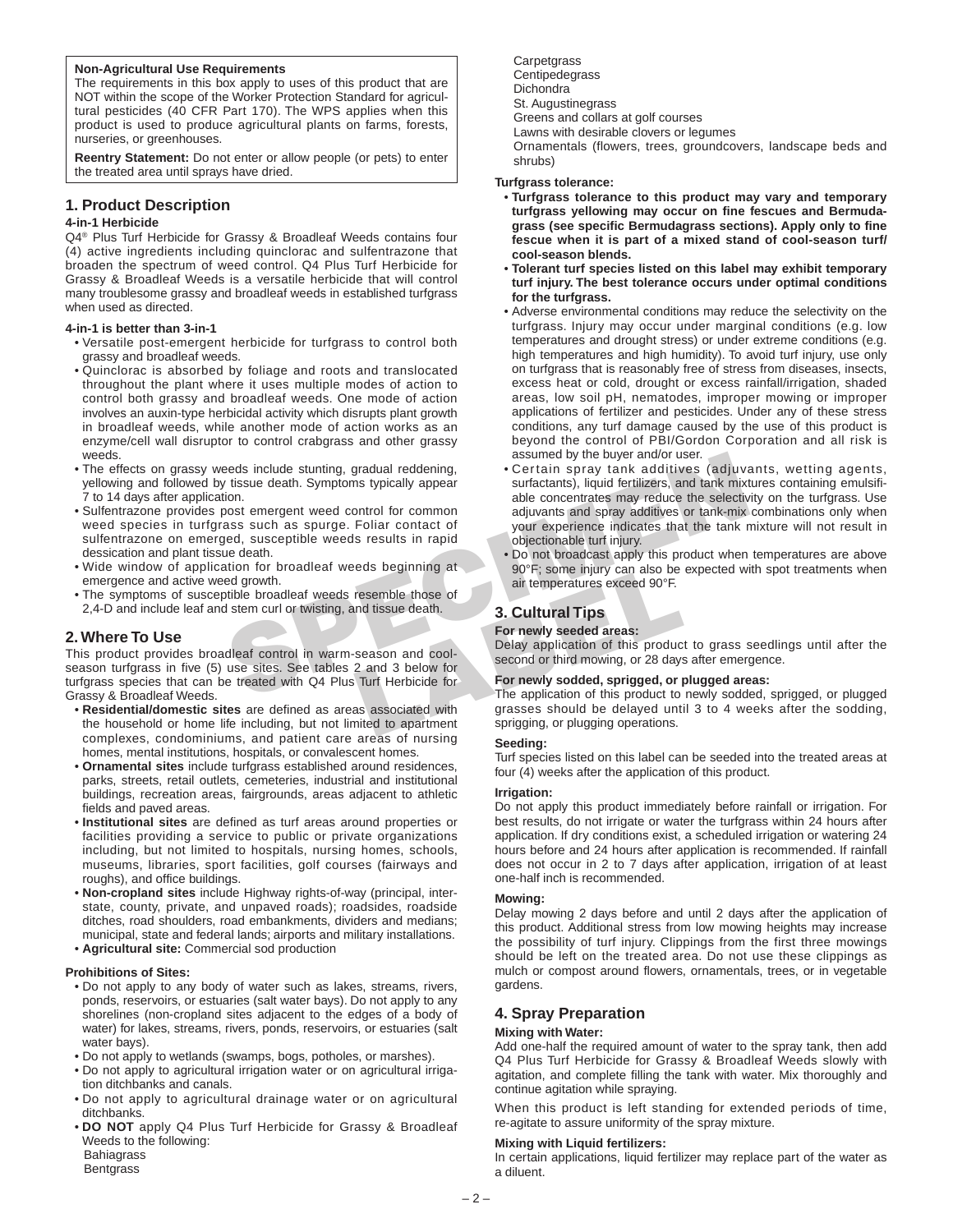ALWAYS PREMIX Q4 PLUS TURF HERBICIDE FOR GRASSY & BROADLEAF WEEDS WITH WATER BEFORE ADDING TO FLUID FERTILIZERS. For liquid nitrogen solutions such as UAN or urea solutions, use a premix of 1 part of this product with 4 parts of water or use a premix with a 1:4 ratio of product to water. For other fluid fertilizers such as suspensions, use a premix of 1 part of this product with 50 to 60 parts of water.

Use suitable sources and rates of fertilizer based upon local recommendations. Refer to the mixing directions on the labels of the liquid fertilizers. Always perform a jar test for compatibility before large scale mixing.

The jar test can be conducted by mixing all components in a small container in proportionate quantities. If the mixture separates after standing and can be mixed readily by shaking, then the mixture can be used and applied with spray equipment providing continuous agitation. If large flakes, sludge, gels or other precipitates form, or if a separate oily layer or oil globules appear, then the herbicide and the liquid fertilizer should not be prepared as a tank mixture.

# **5. Spray Equipment**

**Ground equipment:** Power sprayers fitted with a boom or spray wand/gun may be used for broadcast applications and spot treatments. Boom sprayers equipped with appropriate flat fan nozzles, tips, and screens are suitable for broadcast applications. For best spray distribution and coverage, select a spray volume and delivery system that will ensure accurate and uniform coverage.

Hand-operated sprayers including backpack sprayers and compression sprayers are appropriate for small turfgrass areas. Calibration and proper application are essential when using this product.

**Cleaning spray equipment:** Clean sprayer before and after using this product. Use soap, household ammonia, detergent and water, or an approved spray tank cleaner and rinse thoroughly. Cross-contamination may cause physical incompatibility (mixing problems) or result in turf injury.

### **Spray distribution:**

- The accuracy and uniformity of the herbicide distribution is the sole responsibility of the applicator.
- Uniform applications are essential when using this product. Overapplication, excessive overlaps, or rates above those specified on this label can cause turf injury.
- Avoid spray overlaps with hand-held equipment: Wands fitted with flat fan nozzle tips may be used with the appropriate technique. Spray wands fitted with flat fan nozzles should not be waved in a back-and-forth motion, or in a side-to-side motion, or in a swinging arm motion. Instead, the nozzle should be held stationary at the proper height. Side-to-side motion results in uneven coverage. To avoid excessive spray pattern overlaps, a spray colorant may be used.
- This product may cause injury to susceptible/non-target plants at the use site by contacting the foliage, stems, or roots. To prevent injury to susceptible crops and other desirable broadleaf plants including but not limited to cotton, legumes, tobacco, tomatoes, garden/vegetable crops, and ornamentals (flowers, trees, and shrubs) avoid contact with the spray solution, spray droplets, and spray mist (fine droplets).

**Chemigation:** Do not apply this product through any type of irrigation system.

**Aerial application:** Do not apply as an aerial application.

# **6. Spray Drift Management**

A variety of factors including weather conditions (e.g., wind direction, wind speed, temperature, relative humidity) and method of ground application can influence pesticide drift. The applicator must evaluate all factors and make appropriate adjustments when applying this product.

### **Droplet Size**

When applying sprays that contain 2,4-D as the sole active ingredient, or when applying sprays that contain 2,4-D mixed with active ingredients that require a Coarse or coarser spray, apply only as a Coarse or coarser spray (ASAE standard 572) or a volume mean diameter of 385 microns or greater for spinning atomizer nozzles.

When applying sprays that contain 2,4-D mixed with other active ingredients that require a Medium or more fine spray, apply only as a Medium or coarser spray (ASAE standard 572) or a volume mean diameter of 300 microns or greater for spinning atomizer nozzles.

### **Wind Speed**

Do not apply at wind speeds greater than 15 mph. Only apply this product if the wind direction favors on-target deposition and there are not sensitive areas (including, but not limited to, bodies of water, known habitat for nontarget species, nontarget crops) within 250 feet downwind. If applying a Medium spray, leave one swath unsprayed at the downwind edge of the treated field.

### **Temperature Inversions**

If applying at wind speeds less than 3 mph, the applicator must determine if: a)conditions of temperature inversion exist, or b) stable atmospheric conditions exist at or below nozzle height. Do not make applications into areas of temperature inversions or stable atmospheric conditions.

## **Susceptible Plants**

Do not apply under circumstances where spray drift may occur to food, forage, or other plantings that might be damaged or crops thereof rendered unfit for sale, use or consumption. Susceptible crops include, but are not limited to, cotton, okra, flowers, grapes (in growing stage), fruit trees (foliage), soybeans (vegetative stage), ornamentals, sunflowers, tomatoes, beans, and other vegetables, or tobacco. Small amounts of spray drift that might not be visible may injure susceptible broadleaf plants.

## **Other State and Local Requirements**

Applicators must follow all state and local pesticide drift requirements regarding application of 2,4-D herbicides. Where states have more stringent regulations, they must be observed.

# **Equipment**

All ground application equipment must be properly maintained and calibrated using appropriate carriers or surrogates. Additional requirements for ground boom application: Do not apply with a nozzle height greater than 4 feet above the turf canopy.

# **7. Post Emergent Control of Grassy Weeds**

diany acceptack sprayers and compression<br>
In ground application equipment must be performant turing this product.<br>
In ground booth actibrated using appropriate carriers or surroque that when using this product.<br>
Clean spra Q4 Plus Turf Herbicide for Grassy & Broadleaf Weeds can provide post emergent control and suppression of the grassy weeds listed in Table 1. Apply to weeds during the growth stages as shown in Table 1. Applications under adequate soil moisture conditions are preferred. Early summer treatments are generally more effective. Applications in the summer (approximately July 15 to August 15) to older, drought stressed grassy weeds are less effective. Late summer applications (after August 15) to mature crabgrass can be very effective. Weed control is affected by the spray volume, timing and the weed growth stages (see Tables 1, 2, and 3).

| TABLE 1. Leaf stages of grassy weeds and yellow nutsedge for optimum control.                                                |                |                           |                       |                                  |                                    |                                   |
|------------------------------------------------------------------------------------------------------------------------------|----------------|---------------------------|-----------------------|----------------------------------|------------------------------------|-----------------------------------|
| <b>Weed species</b>                                                                                                          | 1 to<br>3 leaf | 4 to 5 leaf<br>(1 tiller) | 6 leaf<br>(2 tillers) | 7 leaf<br>(3 tillers)            | 8 leaf<br>(4 tillers)              | <b>Mature</b><br>(late<br>season) |
| Crabgrass, (large<br>and smooth),<br>Barnyardgrass,<br>Foxtail, (green,<br>vellow and giant),<br>Signalgrass,<br>(broadleaf) | X              | X                         | X                     | Footnote 1                       | Footnote 1<br>(reduced<br>control) | X                                 |
| Nutsedge, (yellow)                                                                                                           | X              |                           |                       | Footnote 1 Footnote 1 Footnote 1 | Footnote 1<br>(reduced<br>control) | Χ                                 |
| Second or follow-up applications on ornamental turforass may be required. Early summer treat-                                |                |                           |                       |                                  |                                    |                                   |

ments are generally more effective. Applications in the summer (approximately July 15 to August 15) to older, drought stressed grassy weeds are less effective. Late summer applications (after August 15) to mature crabgrass can be very effective.

# **8. Post Emergent Control of Broadleaf Weeds**

Apply this product to broadleaf weeds that are young and actively growing for the best results. Spring and fall treatments under adequate soil moisture conditions are preferred to the summer treatments. Generally, summer broadcast applications to older, drought stressed weeds are less effective. Fall applications provide improved control for emerged winter annuals and perennials such as henbit, chickweed, clover and ground ivy.

# **9. Applications**

The maximum number of broadcast applications is limited to 2 per year. Spot treatments during the spring and summer are suitable for sparse infestations or as a follow-up treatment to a broadcast application on an "as-needed" basis. Second or follow-up applications as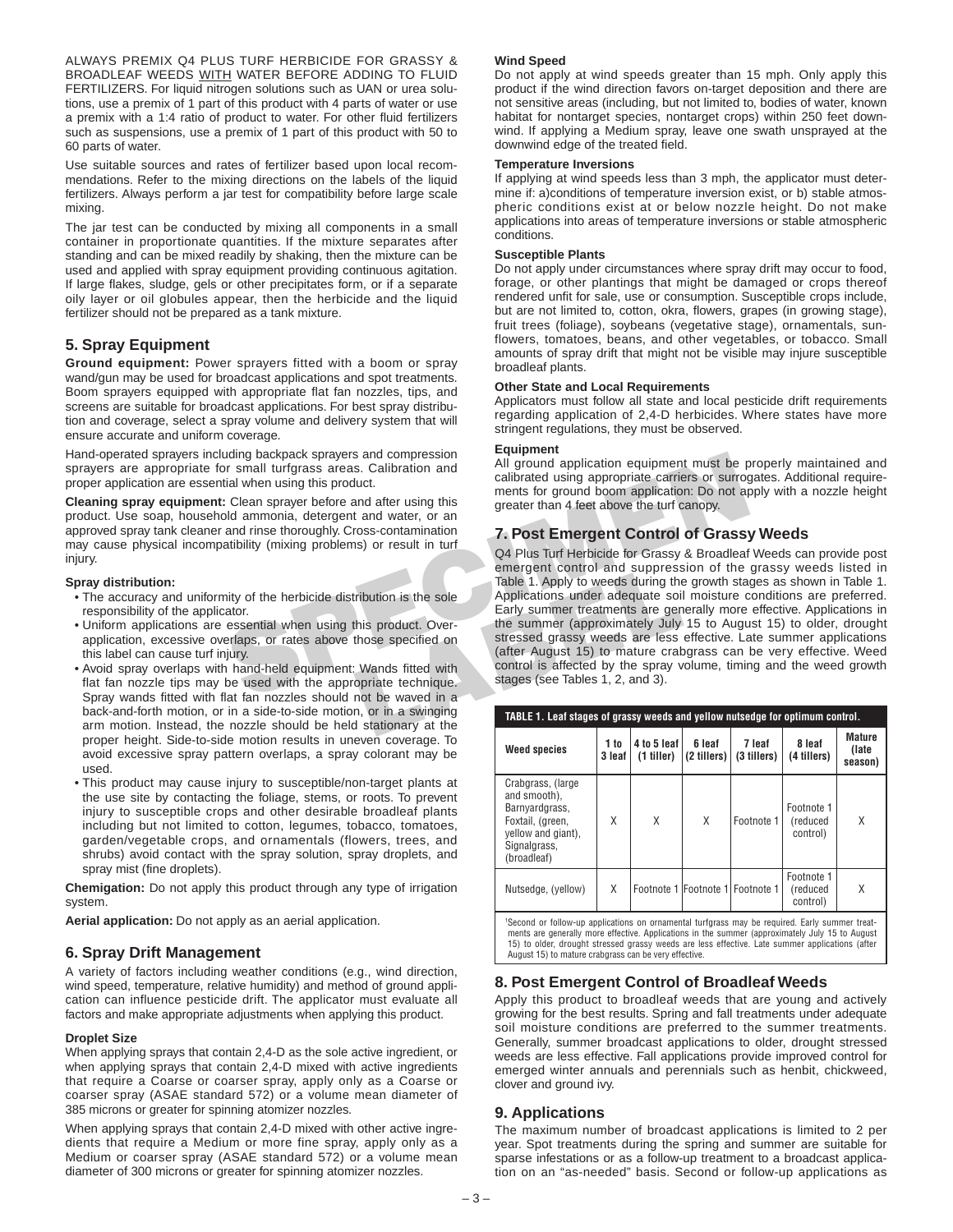either broadcast or spot treatments should be made after the initial application on ornamental turfgrass and are recommended for more mature weeds, for dense infestations and for adverse environmental conditions.

Other situations that may need two broadcast or follow-up treatments include the following:

- Under certain conditions, applications of this product at the 3 to 4 tiller stage of the annual grasses may not provide complete control.
- All weed grasses do not germinate at the same time. The period of germination for crabgrass and annual grasses can extend into the summer after the initial application of this product and results may be poor and erratic.
- Dense infestations of weeds may prevent thorough spray coverage of the target weeds.
- Biotypes of large and smooth crabgrass in California have shown varied response to quinclorac. If control failure occurs following a second application, do not reapply this product. Change to a herbicide with a different mode of action.

Extremes in environmental conditions, ie. temperature and moisture, soil conditions, and cultural practices may affect the activity of this product. Under warm moist conditions, herbicide symptoms may be accelerated. Under dry conditions, the expression of herbicide symptoms is generally delayed, and weeds hardened off by drought may be less susceptible to this product.

If objectionable turf injury occurs with the first application,then avoid making the second application of this product until the turfgrass recovery is complete.

Do not broadcast apply this product when temperatures are above 90°F temporary turfgrass discoloration can also be expected with spot treatments when air temperatures exceed 90°F.

### **State Restrictions:**

**Arizona:** Do not use this product on sod farms in Arizona.

**SPECIED TRANSPERIENT SPECIES AND SEXUALLY THE SPECIES AND SOLUTION OF THE SPECIES AND SOLUTION OF A COLLEGATION OF A COLLEGATION OF A COLLEGATION OF A COLLEGATION OF A COLLEGATION OF A COLLEGATION OF A COLLEGATION OF A CO California**: Make broadcast applications only between March 1 and September 1. If troublesome weeds appear during other times of the year, a spot application can be made. While irrigation is necessary and important for plant growth, apply irrigation water efficiently so that no more than 125% of the net irrigation requirement is applied for any irrigation event. Apply efficient irrigations for six months following application of sulfentrazone containing products. Do not apply product to bare ground.

**New York:** Not for sale, distribution or use in New York State.

#### **TABLE 2. BROADCAST TREATMENTS FOR COOL-SEASON TURFGRASS**

| <b>Application Site</b>                                                                                                                         | <b>Use Rate per Application</b>                                                |  |  |
|-------------------------------------------------------------------------------------------------------------------------------------------------|--------------------------------------------------------------------------------|--|--|
| Kentucky Bluegrass, Perennial ryegrass,<br>Fescues, Annual Bluegrass (Poa annua),<br>Rough Bluegrass (Poa trivialis), Annual<br><b>Ryegrass</b> | 7 to 8 pints/A<br>$(2.6 \text{ to } 3.0 \text{ fl. oz.}/1000 \text{ sq. ft.})$ |  |  |
|                                                                                                                                                 |                                                                                |  |  |

**Spray Volume For Conventional Spray Equipment:** Use 50 to 220 gal./A (1.2 to 5.0 gal./1000 sq. ft.).

**For Low Volume Spray Equipment** (such as PermaGreen Equipment and backpack sprayers)**:** Equipment should be calibrated to apply at least 20 gallons per acre (0.45 gallons/1,000 sq. ft.). Use this lower spray volume (0.45 gallons/1,000 sq. ft.) only when your experience indicates that this volume provides effective weed coverage, adequate weed control, acceptable turf safety/tolerance, and will not result in objectionable turf injury.

**Note:** Use the higher spray volumes (more than 50 gpa) for dense weed populations.

### **TABLE 3. BROADCAST TREATMENTS FOR BERMUDAGRASS**

| <b>Application Site</b>          | <b>Use Rate per Application</b>                                                |
|----------------------------------|--------------------------------------------------------------------------------|
| Bermudagrass (common and hybrid) | 5 to 7 pints/A<br>$(1.8 \text{ to } 2.6 \text{ fl. oz.}/1000 \text{ sq. ft.})$ |

**Spray Volume For Conventional Spray Equipment:** Use 50 to 220 gal./A (1.2 to 5.0 gal./1000 sq. ft.).

**For Low Volume Spray Equipment** (such as PermaGreen Equipment and backpack sprayers)**:**

Equipment should be calibrated to apply at least 20 gallons per acre (0.45 gallons/1,000 sq. ft.). Use this lower spray volume (0.45 gallons/1,000 sq. ft.) only when your experience indicates that this volume provides effective weed coverage, adequate weed control, acceptable turf safety/tolerance, and will not result in objectionable turf injury.

- Apply only when Bermudagrass is actively growing.
- Expect temporary discoloration.
- Some Bermudagrass hybrids are moderately tolerant to this product and may be more susceptible to discoloration.
- For Bermudagrass hybrids, use lower rates until tolerance to injury can be determined.
- It is impossible to test all environmental conditions and all Bermudagrass hybrids. We suggest testing this product on a small area and observe the treated area for 30 days (during normal growing conditions) to determine the acceptability of turf discoloration.
- Some stunting of the Bermudagrass should be expected and turf generally recovers in 7 to 21 days.
- Do not apply in the fall during fall-to-winter transition period.
- Do not apply in the spring during winter-to-spring transition period.
- To avoid turf injury, use only on Bermudagrass that is not under stress from diseases, insects, excess heat or cold, drought or excess rainfall/irrigation, shaded areas, low soil pH, nematodes, improper mowing or improper applications of fertilizer and pesticides.
- For optimum results:
- Irrigate 24 hours before and 24 hours after application with 1/2 inch of water.
- The addition of nitrogen fertilizer or chelated iron (such as FeRROMEC® Plus MICROS) may reduce some turf discoloration.
- Spray in the morning hours and avoid application during extreme hot or dry conditions.
- Equipment calibration is essential and avoid spray overlaps.
- Do not use higher pressure equipment, spray pressure should be 40 psi or lower.

# **SPOT TREATMENTS:**

- Calibration and proper application are essential when using this product. Spray coverage should be uniform and complete.
- Over applications can result in turfgrass injury.
- **Cool-Season Turf listed in Table 2:** Mix 2.6 to 3.0 fl. oz. of this product with 1.0 gallons of water for treatment of approximately 1,000 sq. ft. of turfgrass. Apply to weeds during the growth stages as shown in Table 1.
- **Warm-Season (Bermudagrass):** See specific Bermudagrass directions in Table 3. Mix 1.84 to 2.57 fl. oz.. of this product with 1.0 gallons of water for treatment of approximately 1,000 sq. ft. of turfgrass. Apply to weeds during the growth stages as shown in Table 1.

## **Limitations for use on Ornamental Turf and Non-Cropland areas:**

The maximum number of broadcast applications is limited to 2 per year with a minimum of 30 days between applications. The maximum application rate is 8 pints of product per acre per application. The maximum seasonal rate is 16 pints of product per acre per year.

#### **Limitation for use on Sod Farms:**

The maximum number of broadcast applications is limited to 2 per year with a minimum of 21 days between applications. The maximum application rate is 8 pints of product per acre per application. The maximum seasonal rate is 16 pints of product per acre per year.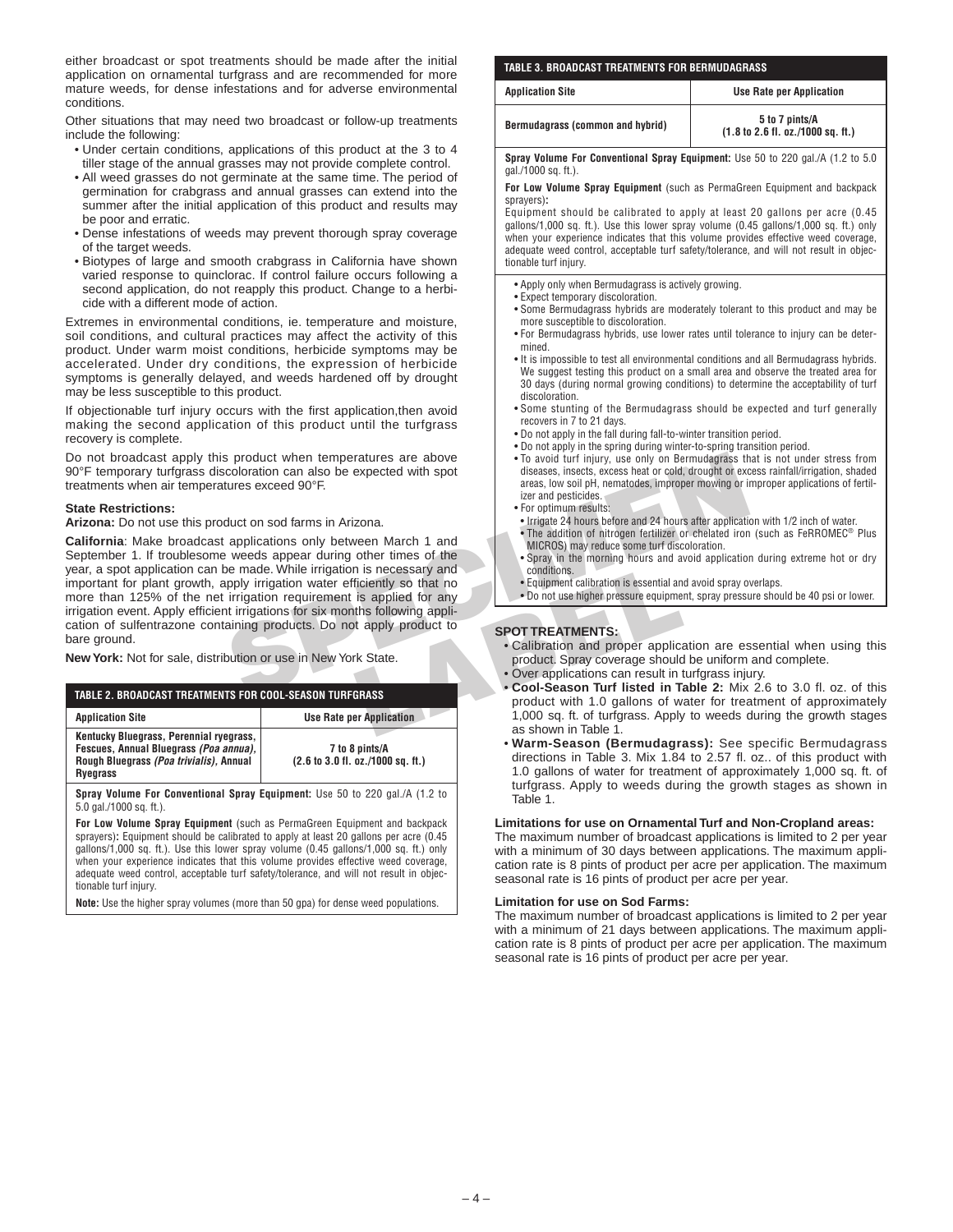# **10. Weeds Controlled**

Q4 Plus Turf Herbicide for Grassy & Broadleaf Weeds will control or suppress the following. Apply when weeds are young and actively growing.

**WEEDS**

Aster, white heath & white prairie Barnyardgrass **Bedstraw** Beggarweed, creeping Bindweed Black medic Broadleaf plantain Buckhorn plantain Bull thistle Burdock, common Buttercup, creeping Carpetweed Chickweed, common **Chicory Cinquefoil** Clovers  $Crabgrass<sup>1, 2</sup>$ (large and smooth) Curly dock **Dandelion** Dayflower Deadnettle Dock Dogfennel **Dollarweed** (\*pennywort) English Daisy<sup>1</sup> False dandelion (\*spotted catsear & common catsear) Field bindweed (\*morningglory & creeping jenny) Field oxeye-daisy (\*creeping oxeye)

Filaree, whitestem & redstem Florida betony Florida pusley Foxtail<sup>1</sup> (green, yellow and giant) Ground ivy Groundsel Geranium (Carolina) **Hawkweed** Healall **Henbit** Innocence (Blue-eyed Mary) Knotweed Lambsquarters Lawn burweed Lespedeza, common Mallow, common Matchweed Morningglory spp. Mouseear chickweed Nutsedge, yellow Old world diamond flower Oxalis (\*yellow woodsorrel & creeping woodsorrel) Parsley-piert **Pennsylvania** smartweed Pepperweed Pigweed Pineappleweed Plantain Poison ivy

Poison oak Prickly lettuce (\*compass plant) Puncturevine Purple cudweed Purslane Ragweed Redweed Red sorrel (\*sheep sorrel) Shepherdspurse Signalgrass<sup>1</sup> (Broadleaf) Speedwell \*Veronica (Common, Slender and Thymeleaf) Spurge **Thistles** Virginia buttonweed<sup>1</sup> White clover (\*Dutch clover, honeysuckle clover, white trefoil, & purplewort) Wild carrot Wild garlic Wild geranium Wild lettuce Wild mustard Wild onion Wild strawberry Wild Violet<sup>1</sup> Yarrow Yellow rocket and many other weeds

\*Synonyms

1Follow-up application may be required.

2Biotypes of large and smooth crabgrass in California have shown varied response to quinclorac. If control failure occurs following a sequential (or follow-up) application, do not reapply this product. Change to a herbicide with a different mode of action.

# **STORAGE AND DISPOSAL**

Do not contaminate water, food, or feed by storage or disposal.

**PESTICIDE STORAGE:** Store in original container in a locked storage area inaccessible to children or pets. Keep from freezing.

**PESTICIDE DISPOSAL:** Pesticide wastes are acutely hazardous. Improper disposal of excess pesticide, spray mixture, or rinsate is a violation of Federal law. If these wastes cannot be disposed of by use according to label instructions, contact your State Pesticide or Environmental Control Agency, or the Hazardous Waste Representative at the nearest EPA Regional Office for guidance.

### **For nonrefillable containers with capacities equal to or less than 5 gallons:**

**CONTAINER HANDLING:** Nonrefillable container. Do not reuse or refill this container. Offer for recycling, if available, or puncture and dispose of in a sanitary landfill, or by incineration, or, if allowed by state and local authorities, by burning If burned, stay out of smoke.

Triple rinse or pressure rinse container (or equivalent) promptly after emptying.

Triple rinse as follows: Empty the remaining contents into application equipment or a mix tank and drain for 10 seconds after the flow begins to drip. Fill the container 1/4 full with water and recap. Shake for 10 seconds. Pour rinsate into application equipment or a mix tank or store rinsate for later use or disposal. Drain for 10 seconds after the flow begins to drip. Repeat this procedure two more times.

## OR

Pressure rinse as follows: Empty the remaining contents into application equipment or a mix tank and continue to drain for

*(cont. on next column)*

# **STORAGE AND DISPOSAL** *(cont.)*

10 seconds after the flow begins to drip. Hold container upside down over application equipment or mix tank or collect rinsate for later use or disposal. Insert pressure rinsing nozzle in the side of the container, and rinse at about 40 PSI for at least 30 seconds. Drain for 10 seconds after the flow begins to drip.

### **For nonrefillable containers with capacities greater than 5 gallons:**

**CONTAINER HANDLING:** Nonrefillable container. Do not reuse or refill this container. Offer for recycling, if available, or puncture and dispose of in a sanitary landfill, or by incineration, or, if allowed by state and local authorities, by burning If burned, stay out of smoke.

Triple rinse or pressure rinse container (or equivalent) promptly after emptying.

Triple rinse as follows: Empty the remaining contents into application equipment or a mix tank. Fill the container 1/4 full with water. Replace and tighten closures. Tip container on its side and roll it back and forth, ensuring at least one complete revolution, for 30 seconds. Stand the container on its end and tip it back and forth several times. Turn the container over onto its other end and tip it back and forth several times. Empty the rinsate into application equipment or a mix tank or store rinsate for later use or disposal. Repeat this procedure two more times.

### OR

Fressure insee as follows: EMP of the container about 10 percent intensity of the percent of the percent of the percent of the percent of the percent of the percent of the percent of the percent of the percent of the perce Pressure rinse as follows: Empty the remaining contents into application equipment or a mix tank and continue to drain for 10 seconds after the flow begins to drip. Hold container upside down over application equipment or mix tank or collect rinsate for later use or disposal. Insert pressure rinsing nozzle in the side of the container, and rinse at about 40 PSI for at least 30 seconds. Drain for 10 seconds after the flow begins to drip.

### **For Refillable Containers:**

**CONTAINER HANDLING:** Refillable container. Refill this container with pesticide only. Do not reuse this container for any other purpose.

Container cleaning: Cleaning the container before final disposal is the responsibility of the person disposing of the container. Cleaning before refilling is the responsibility of the refiller.

To clean the container before final disposal, empty the remaining contents from this container into application equipment or a mix tank. Fill the container about 10 percent full with water. Agitate vigorously or recirculate water with the pump for 2 minutes. Pour or pump rinsate into application equipment or rinsate collection system. Repeat this rinsing procedure two more times.

# **LIMITED WARRANTY AND DISCLAIMER**

**IMPORTANT:** Read this LIMITED WARRANTY AND DISCLAIMER before buying or using this product. By opening and using this product, buyer and all users agree to accept the terms of this LIMITED WARRANTY AND DISCLAIMER in their entirety and without exception. If the terms are not acceptable, return this product unopened immediately to the point of purchase, and the purchase price will be refunded in full.

It is impossible to eliminate all risks inherently associated with use of this product. Damage to the treated article, ineffectiveness, or other unintended consequences can result from use of the product under abnormal conditions such as weather, presence of other materials, or the manner or use of application, etc. Such factors and conditions are beyond the control of the manufacturer, and **BY PURCHASING AND USING THIS PRODUCT THE BUYER AND ALL USERS OF THIS PRODUCT AGREE TO ACCEPT ALL SUCH RISKS**. Buyer and all users further agree to assume all risks of loss or damage from the use of the product in any manner that is not explicitly set forth in or that is inconsistent with label instructions, warnings and cautions.

The manufacturer warrants only that this product conforms to the chemical description given on the label, and that the product is reasonably suited for the labeled use when applied according to the Directions for Use, subject to the inherent risks described below. **TO THE EXTENT CONSISTENT WITH APPLICABLE LAW, THE MANU-FACTURER NEITHER MAKES NOR INTENDS ANY OTHER EXPRESS OR IMPLIED WARRANTIES, INCLUDING ANY WAR - RANTY OF MERCHANTABILITY OR FITNESS FOR A PARTICULAR PURPOSE, WHICH ARE HEREBY EXPRESSLY DISCLAIMED.**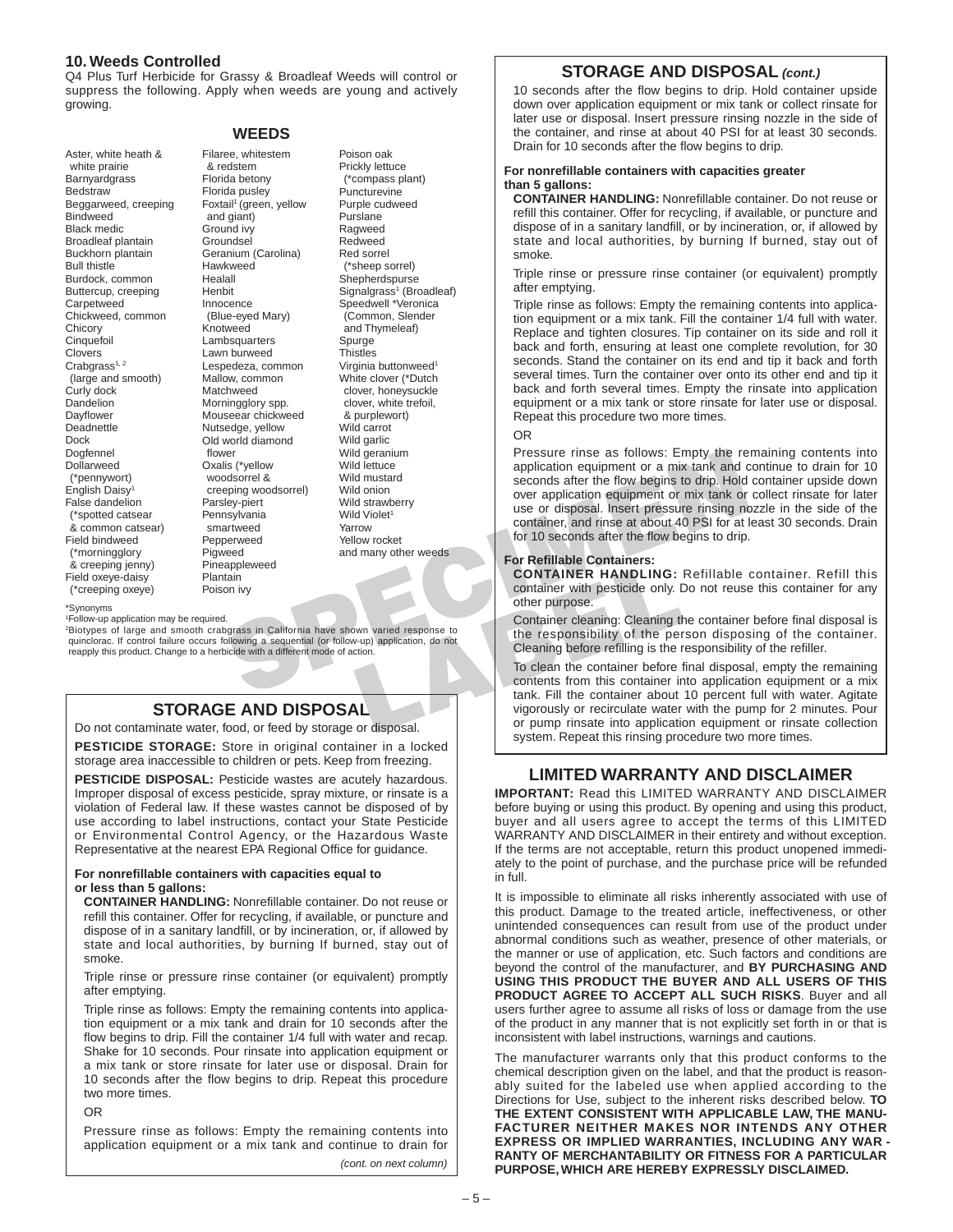**THE EXCLUSIVE REMEDY OF BUYER AND ALL USERS OF THIS PRODUCT, AND THE EXCLUSIVE LIABILITY OF THE MANUFAC-TURER, FOR ANY AND ALL LOSES, DAMAGES, OR INJURIES RESULTING FROM THE USE OF HANDLING OF THIS PRODUCT, WHETHER OR NOT BASED IN CONTRACT, NEGLIGENCE, STRICT LIABILITY IN TORT OR OTHERWISE, SHALL BE LIMITED, AT THE MANUFACTURER'S OPTION, TO REPLACEMENT OR THE REPAY-MENT OF THE PURCHASE PRICE FOR THE QUANTITY OF PRODUCT WITH RESPECT TO WHICH DAMAGES ARE CLAIMED. TO THE EXTENT CONSISTENT WITH APPLICABLE LAW, IN NO CASE SHALL THE MANUFACTURER BE LIABLE FOR INCI-DENTAL, CONSEQUENTIAL, OR SPECIAL DAMAGES RESULTING FROM THE USE OR HANDLING OF THE PRODUCT.** The Manufacturer must be promptly notified in writing of any claims, whether based in contract, tort, negligence, strict liability, or otherwise, to be eligible to receive either remedy stated above.

The terms of this LIMITED WARRANTY AND DISCLAIMER cannot be varied by any written or verbal statements or agreements at the point of sale or elsewhere. No employee or agent of the manufacturer or seller is authorized to vary or exceed the terms of this LIMITED WARRANTY AND DISCLAIMER in any manner.

Ferromec®, Gordon's®, ProForm®, Q4® and Trimec® are registered trademarks of PBI-Gordon Corporation.

® Checkered Flag/Label Design is a registered trademark of PBI-Gordon Corporation.

697/9-2010 AP121109 EPA REG. NO. 2217-930



**SPECIORDORATION**<br>
An Employee-Ouned Company<br>
NAMUSACTURED BY<br>
PRICORDON CORPORATION<br>
NAMUSA SCITY: IN STREET<br>
NAMUSA SCITY: INISEGURI 64101<br>
WWW.physodion.com **MANUFACTURED BY PBI/GORDON CORPORATION 1217 WEST 12TH STREET KANSAS CITY, MISSOURI 64101 www.pbigordon.com**

– 6 –